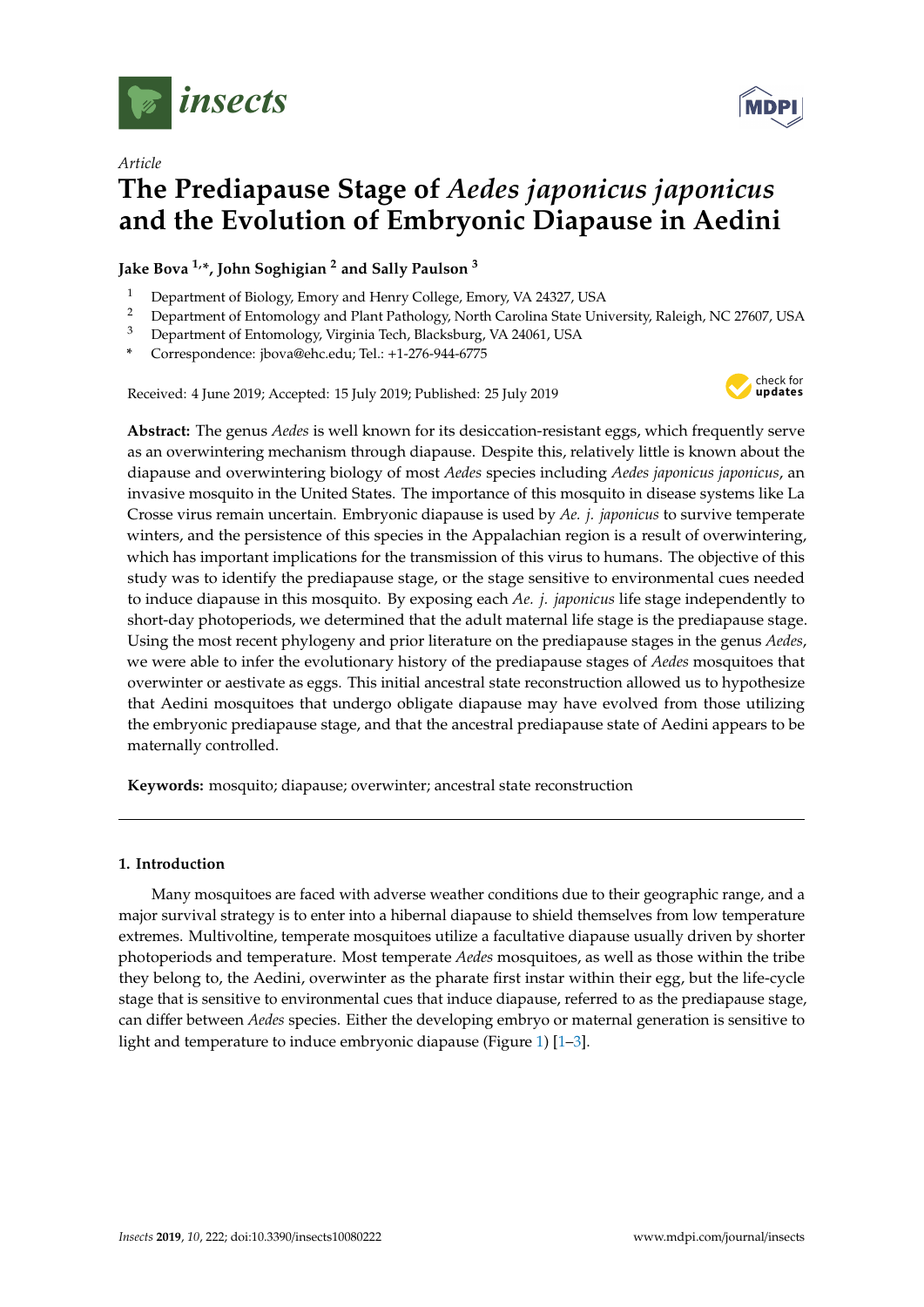<span id="page-1-0"></span>

diapause in the genus *Aedes*. Gradient arrows indicate the ability of the life-cycle stage to sense environmental cues needed to enter diapause either in the  $F_n$  generation or  $F_{n+1}$  generation. environmental cues needed to enter diapause either in the Fn generation or Fn+1 generation. **Figure 1.** Two common photoperiodic diapause induction methods utilized by facultative embryonic

several viruses [\[4\]](#page-6-2). This mosquito is a cold-adapted species and has been known to overwinter predominantly as eggs, but some overwintering larvae have been identified [\[5\]](#page-6-3). In the Appalachia -<br>region, La Crosse virus- and Cache Valley virus-infected pools of *Ae. j. japonicus* have been collected [\[6–](#page-6-4)[8\]](#page-6-5). Its invasion biology is similar to that of the Asian tiger mosquito *Aedes albopictus*. While a common mosquito in the eastern United States, much remains to be discovered about *Ae. j. japonicus's* basic biology and its increasingly pertinent vector status makes this imperative to understanding future disease emergence related to this species. *Aedes japonicus japonicus* is an invasive mosquito in the United States and is capable of vectoring

The goal of this study was to identify the prediapause stage of *Ae. j. japonicus* and to better understand the evolution of the diapause system by mapping the known phylogeny for the prediapause stage of *Aedes* mosquitoes that undergo embryonic diapause. Previous discussion on the evolution of diapause has centered around the diapause stage [\[1\]](#page-6-0); however, we show here the prediapause phenotype should be considered when evaluating the evolution of embryonic diapause in Aedini.

### 2. Materials and Methods

**2. Materials and Methods**  a forested area in Montgomery County during the month of July [\[8\]](#page-6-5). Adult mosquitoes were allowed to oviposit upon seed germination paper and were then screened for possible viral infection by plaque assay. All mosquitoes were virus-negative. The *Ae. j. japonicus* we used in this study were collected using modified Reiter gravid traps from

To elucidate the prediapause stage of *Ae. j. japonicus*, populations of a single life stage of the  $F_2$ generation were exposed to a 8:16 (L:D) short-day photoperiod, while the remainder  $F_2$  life stages were exposed to a 16:8 (L:D) long-day photoperiod according to modified methods from Kappus and Venard [9]. As such, the egg, larval, pupal, and adult life stages were all exclusively exposed to the short-day photoperiod, while the additional life stages from the same cohort were exposed to long-day photoperiods, e.g., for mosquitoes treated with short-day photoperiods as larvae, eggs, pupae, and adults of this cohort were exposed to long-day photoperiods. All  $F_1$  mosquitoes were exposed to long-day photoperiods, including the cohort where eggs were subjected to short-day photoperiods. In addition, groups were raised entirely under short-day photoperiods or entirely under long-day photoperiods as a control, so that all life stages were exposed to either short or long days. All trials were conducted at 21 °C with 75% relative humidity. Adult mosquitoes from the F<sub>2</sub> generation were force-mated [10], offered a human blood meal via a volunteer inserting their arm in their cages, and the eggs were collected upon seed germination paper (Anchor Paper Company, Saint Paul, MN, USA). After 14 days, 200 eggs randomly selected from the  $F_3$  cohorts were exposed to a hatching stimulus of 0.5 g of nutrient broth dissolved in 250 mL of deionized water for 24 h. Following the first hatch attempt, the oviposition papers were allowed to dry for another 24 h at a 8 L:16 D short-day photoperiod and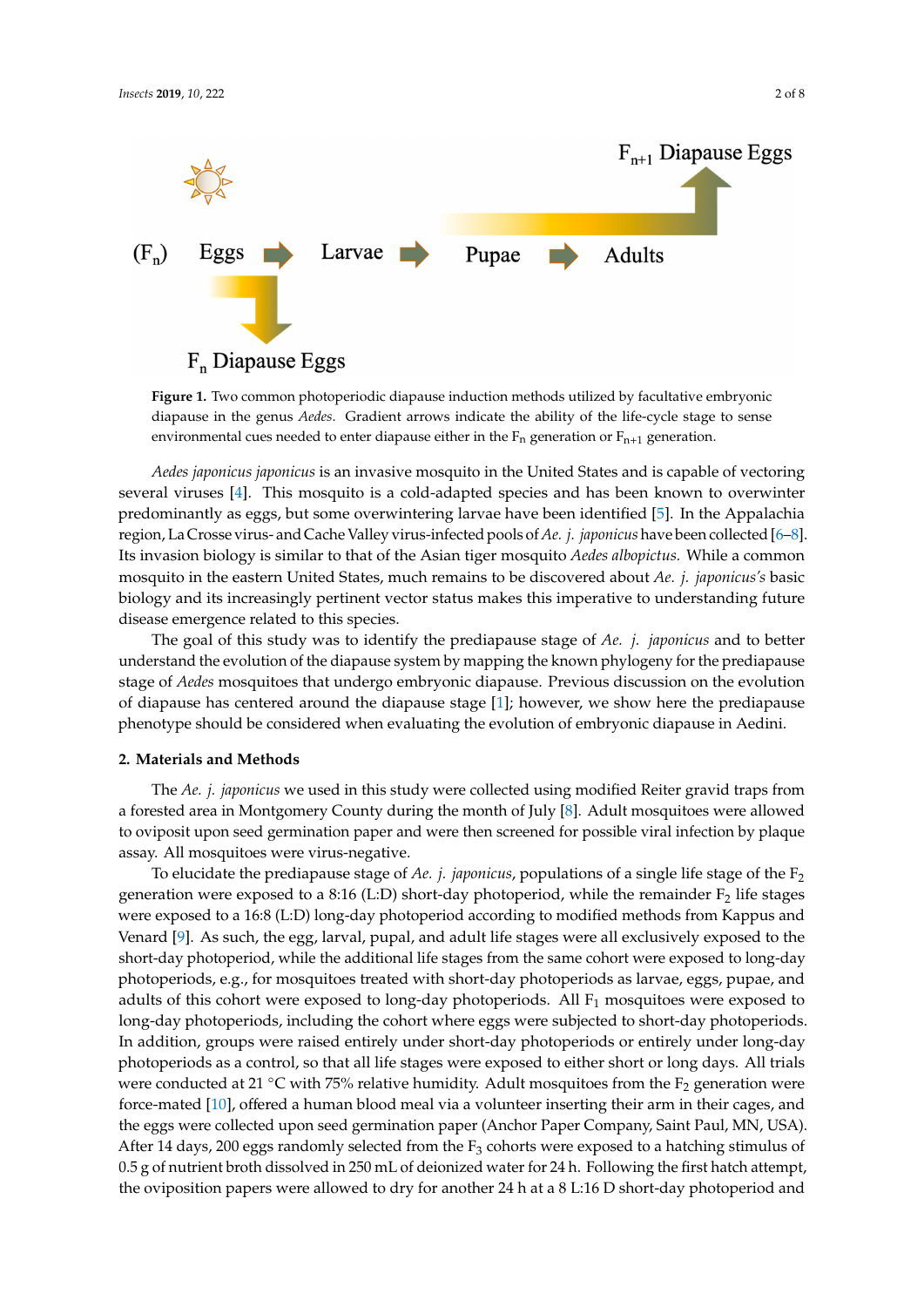were then subjected to a second hatch attempt. Upon completion of the second hatch attempt, we chemically cleared all unhatched eggs using acetic acid and sodium chlorite solution. Eggs were considered embryonated if the pharate first instar larvae eye spots, egg burster, and hatching spine were easily noticeable. Five replicates of  $F_3$  eggs per  $F_2$  life stage subjected to diapause conditions were used with the exception of the  $F_2$  egg treatment. Percent of viable eggs was calculated as: (number of larvae hatched + number of embryonated eggs)/(number of larvae hatched + number of embryonated eggs+ non-embryonated eggs). Percent diapause was calculated as: (no. of embryonated eggs not hatching after two hatching attempts/no. of viable eggs).

*Aedes j. japonicus* prediapause and viability data were analyzed using Chi-square followed by pairwise comparisons of percent hatch for different life stages by Fisher's exact test using Prism 7 for Mac OSX (GraphPad Software, Inc., 2017, La Jolla, CA, USA).

The evolution of diapause in *Aedes* was assessed by testing for phylogenetic signal in known diapause states and by ancestral state reconstruction of those states across the phylogeny of the Aedini from Soghigian et al. 2017 [\[11\]](#page-6-8). This phylogeny was trimmed with the R function drop.tip from the package ape [\[12\]](#page-6-9) to taxa for which diapause states had been experimentally determined (Table S1). Pagel's  $\lambda$  [\[13\]](#page-6-10), a measure of phylogenetic signal, was estimated for these states given the Aedini phylogeny with fitDiscrete in the R package geiger [\[14\]](#page-6-11). The resulting model from fitDiscrete was compared to a model assuming no phylogenetic signal  $(\lambda = 0)$  with a likelihood ratio test approximated by a chi-squared distribution in R; a significant difference between these models thus would indicate a better fit of the model with Pagel's  $\lambda$  and provide evidence of phylogenetic signal in diapause state.

Next, ancestral states were evaluated across nodes of the phylogeny by generating 1000 stochastic character maps with make.simmap from the R package phytools [\[15\]](#page-6-12) under a model in which transitions between diapause states had an equal rate (model = "ER" in make.simmap), the best fitting model based on corrected Akaike information criterion (AICcs). The posterior probabilities were summarized at nodes to infer the best supported ancestral state for each node and visualized these posterior probabilities as pie charts on the trimmed phylogeny. Where different populations of the same species exhibit different diapause states, an equal probability of that diapause condition was applied for a given species. For *Aedes vexans*, where some populations exhibit facultative diapause but the prediapause condition in terms of maternal or embryonic controls is unknown, equal probabilities for either diapause condition were used in the inference of ancestral states.

#### **3. Results**

The life stage of a mosquito exposed to short-day photoperiods (8 L:16 D) had a significant effect of the hatch rate of  $F_3$  eggs ( $\chi^2$ ,  $p < 0.01$  $p < 0.01$ ) (Table 1 and Figure [2\)](#page-3-1). The exposure of the maternal adult  $F_2$  generation to short days resulted in  $F_3$  egg diapause (no hatch) irrespective of all other F<sup>2</sup> life stage treatments. The hatch rate of eggs produced from egg- and larval-stage exposure to short-day photoperiods was not different from the controls that had not been exposed to any short-day photoperiods (Fisher's exact test,  $p < 0.01$ ). Short-day treatments on  $F<sub>2</sub>$  pupae elicited a weak diapause response, resulting in a hatch rate that was lower than that of the controls but higher that of the adults that had been exposed to short days (Fisher's exact test, *p* < 0.01). All larvae maintained at a short-day photoperiod continued development to pupal ecdysis.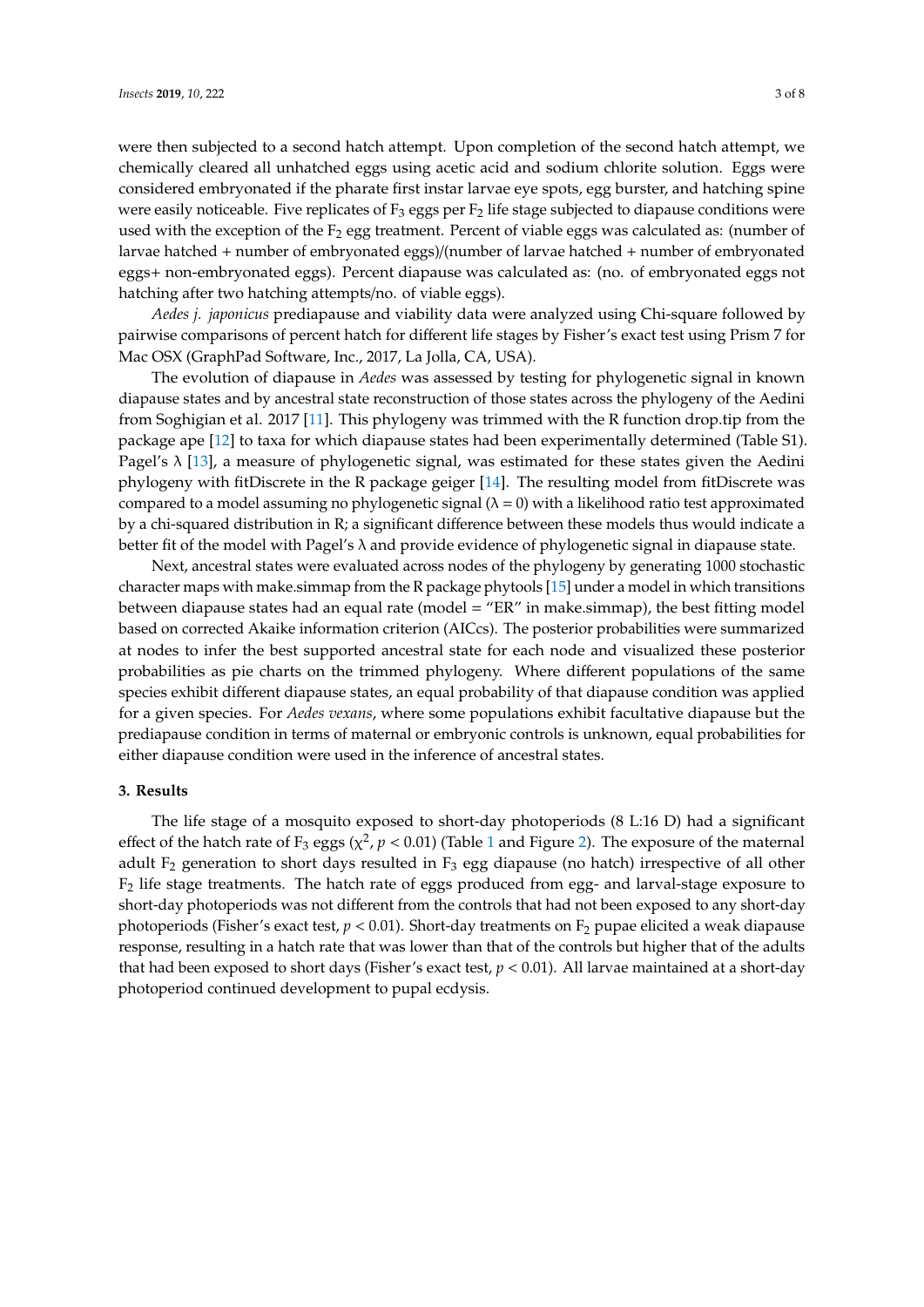<span id="page-3-0"></span>Table 1. Effect of a short-day photoperiod (8 L:16 D) on *Aedes japonicus japonicus* F<sub>2</sub> life stages on F<sub>3</sub> percent diapause. All other  $F_2$  life-cycle stages were exposed to a long-day photoperiod (14 L:8 D).  $\frac{1}{x}$  = eggs of the F<sub>2</sub> generation were tested for percent diapause. Percentages followed by different letters are significantly different (Fisher's exact test,  $p \leq 0.01$ ).

<span id="page-3-1"></span>

| All<br>521<br>99.81 A<br>Adults<br>100 A<br>532<br>$507*$<br>2.96B<br>Eggs<br>536<br>4.66 B<br>Larvae<br>586<br>20.82 C<br>Pupae<br>None<br>2.82 B<br>568<br>*<br>$100 -$<br>% Viable Hatch<br>$50-$<br>0<br>All<br><b>Adult</b><br>Egg<br>Larva<br>Pupa | Life-Cycle Stage | n Eggs | % Diapause |
|----------------------------------------------------------------------------------------------------------------------------------------------------------------------------------------------------------------------------------------------------------|------------------|--------|------------|
|                                                                                                                                                                                                                                                          |                  |        |            |
|                                                                                                                                                                                                                                                          |                  |        |            |
|                                                                                                                                                                                                                                                          |                  |        |            |
|                                                                                                                                                                                                                                                          |                  |        |            |
|                                                                                                                                                                                                                                                          |                  |        |            |
|                                                                                                                                                                                                                                                          |                  |        |            |
| Life Stage Exposed to Short Day                                                                                                                                                                                                                          |                  |        |            |

**Figure 2.** Effect of a short-day photoperiod (8 L:16 D) on Ae. *j. japonicus* F<sub>2</sub> life stages on F<sub>3</sub> percent hatch. All other  $\rm F_2$  life-cycle stages were exposed to a long-day photoperiod (14 L:8 D).  $^*$  = eggs of the  $\mathrm{F}_2$  generation were tested for percent diapause.

Percent egg viability from force-mated pairs of *Ae. j. japonicus* ranged from 50.7 to 58.6% with a Percent egg viability from force-mated pairs of *Ae. j. japonicus* ranged from 50.7 to 58.6% with a total mean of 54.2%, 95% CI (52.9; 55.4) (Table 2) and were not statistically different (Fisher's exact total mean of 54.2%, 95% CI (52.9; 55.4) (Table [2\)](#page-3-2) and were not statistically different (Fisher's exact test  $p > 0.05$ ).

<span id="page-3-2"></span>Table 2. Percent viability of force-mated Ae. *j. japonicus* eggs by life stage exposed to a short-day photoperiod (8 L:16 D). Viability was determined as bleached eggs that display noticeable eye spots photoperiod (8 L:16 D). Viability was determined as bleached eggs that display noticeable eye spots and and egg bursters. *Ae. j. japonicus* males and females were force mated according to Gerberg et al. 1994 egg bursters. *Ae. j. japonicus* males and females were force mated according to Gerberg et al. 1994 [\[10\]](#page-6-7).

| Life Stage Exposed to 8 L:16 D | % Viability of Eggs |
|--------------------------------|---------------------|
| ALL                            | 52.1                |
| Adult                          | 53.2                |
| Pupa                           | 58.6                |
| Larva                          | 53.6                |
| Egg                            | 50.7                |
| None                           | 56.8                |

There was significant evidence of a phylogenetic signal in the prediapause state as the model LR  $p < 0.001$ ). Groupings of similar prediapause phenotypes are noticeable in closely related species; however, they were not noticeable in all species (Figure [3\)](#page-4-0). Maternal prediapause is evident in distantly related species*,* while embryonic prediapause appears in several clusters of closely related species. estimating  $\lambda$  had a significantly better fit than the model with no phylogenetic signal (estimated  $\lambda = 1$ ,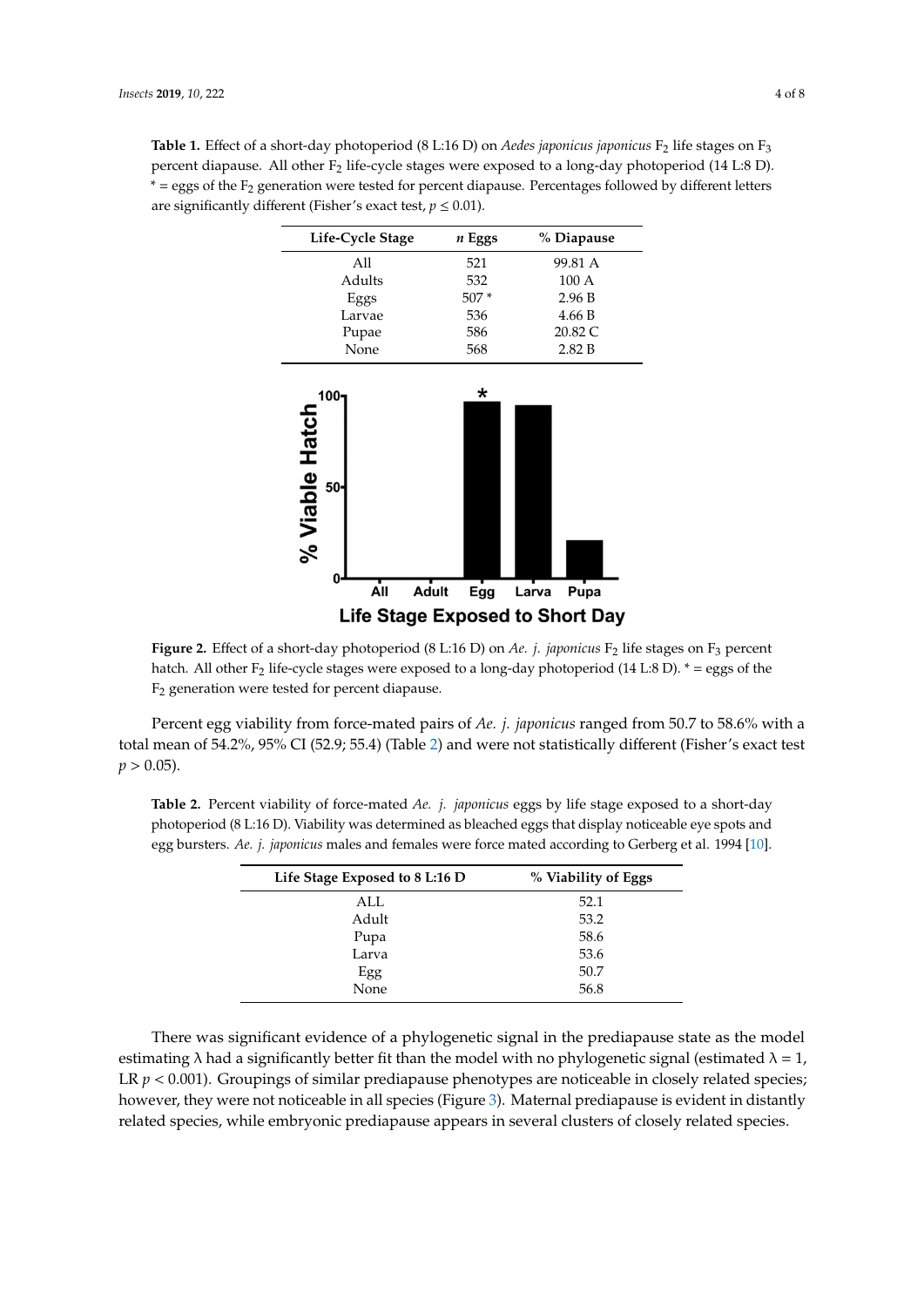<span id="page-4-0"></span>

with two prediapause stages have obligate univoltine and facultative multivoltine individuals. Some with two prediapause stages have obligate univoltine and facultative multivoltine individuals. Some<br>species utilize multiple life-cycle diapause stages and represented here is the prediapause stage solely to induce embryonic diapause. Phylogeny from Soghigian et al. [\[11\]](#page-6-8), with posterior probabilities from an ancestral state reconstruction shown on nodes. **Figure 3.** Phylogeny of known prediapause stages in *Aedes* that undergo embryonic diapause. Species

Prediapause Definitions:

Facultative Embryonic: The embryo is sensitive to environmental cues needed to induce diapause and is in the overwintering diapause stage.

Facultative Maternal: The  $F_n$  maternal female is sensitive to environmental cues needed to induce diapause (Figure 1), while the  $\mathrm{F_{n+1}}$  $\mathrm{F_{n+1}}$  $\mathrm{F_{n+1}}$  embryos enter diapause.

Obligate: These mosquitoes lay eggs that enter into an obligate aestivation to avoid dry seasons, or these mosquitoes lay eggs that enter into an obligate diapause to avoid harsh low temperatures and are located more poleward. The avoid hard hard hard hard hard hard hard are located more poleward.

Facultative—Maternal/Obligate Unknown: *Aedes vexans* exhibits an obligate diapause but facultative diapausing populations have been identified; however, the mechanism behind the facultative diapause  $\ddot{\theta}$  in populations have been identified; however, the facultative diaparty of  $\ddot{\theta}$ remains uncertain.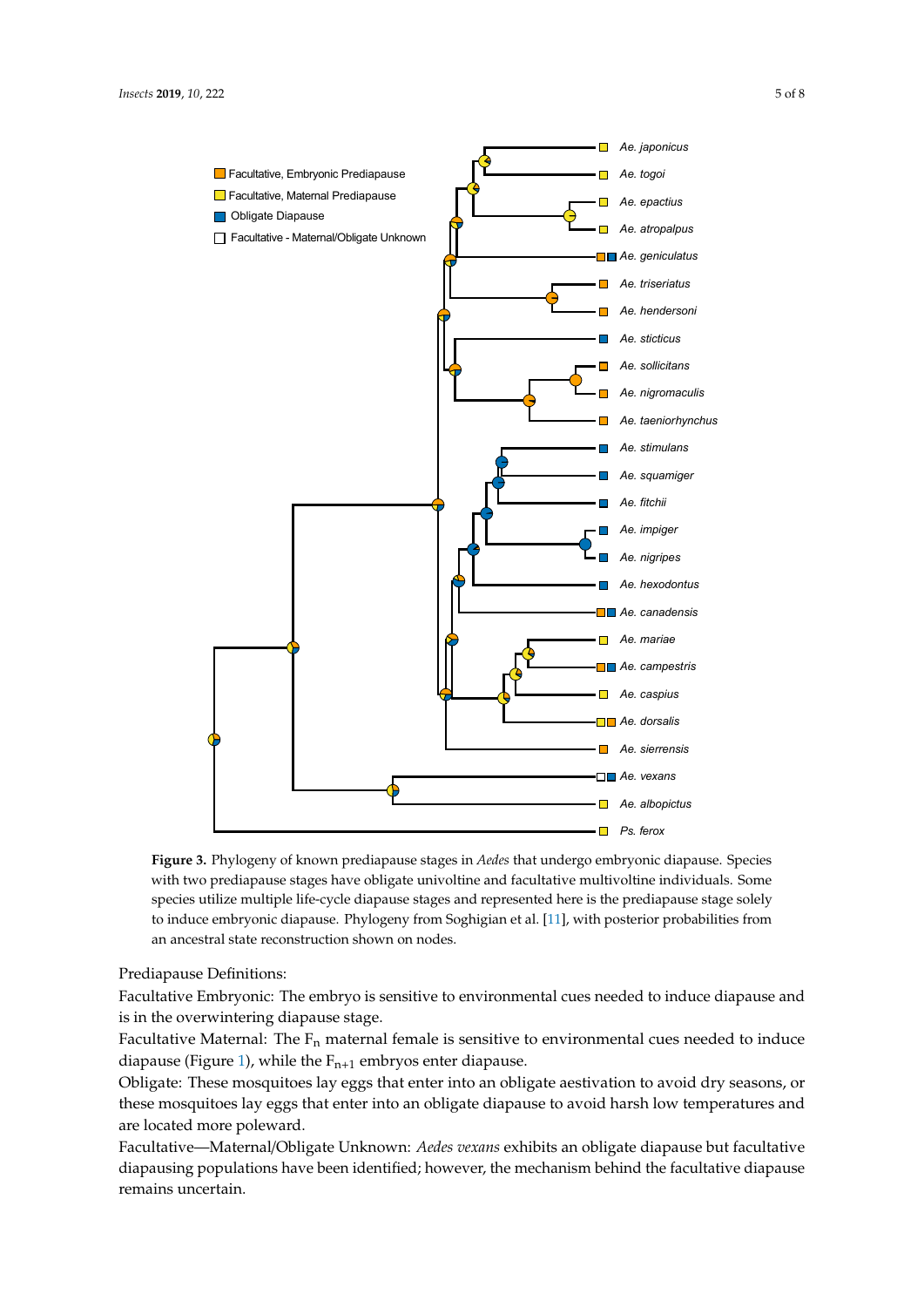#### **4. Discussion**

*Aedes j. japonicus* undergoes embryonic diapause facilitated by the prediapause maternal generation that begins detecting environmental cues in the pupal life-cycle stage and extends into the adult life-cycle stage (Table [1](#page-3-0) and Figure [2\)](#page-3-1). This maternal prediapause stage is similar in the closely related *Aedes togoi* [\[16\]](#page-6-13), *Aedes epactius*, and *Aedes atropalpus* [\[17\]](#page-6-14) and the more distantly related *Aedes albopictus* [\[18\]](#page-6-15) (Figure [3\)](#page-4-0). Low percentages of viable eggs from force-mated females highlight the challenges of rearing *Ae. j. japonicus* (Table [2\)](#page-3-2). These percentages were consistent across the experiment. With several identifications of virus-infected mosquitoes from the field, a better understanding of the biology of this mosquito is important to understand vector biology and disease transmission [\[6](#page-6-4)[–8\]](#page-6-5).

Recent molecular phylogenetic analyses have made it possible to begin to examine the evolution of the prediapause stages of *Aedes* mosquitoes that undergo hibernal, embryonic diapause. Embryonic diapause also occurs in *Psorophora ferox* and *Anopheles walker* [\[19,](#page-7-0)[20\]](#page-7-1). These non-*Aedes* species both employ the maternal prediapause stage to induce embryonic diapause in the following generation. Our ancestral state reconstruction suggests a slightly higher probability relative to other possible states that the ancestral diapause state in the Aedini is maternally controlled, diapausing eggs (See Supplemental Figure S1). Due to how little is known about the prediapause condition in the majority of Aedes species, our ancestral state reconstruction, and the conclusions from it, should be considered preliminary until further research on diapause states in additional species can be performed and evaluated within an evolutionary context. That said, beyond the higher posterior probability at basal nodes for a maternal prediapause stage, an ancestral state of facultative maternal prediapuse in the Aedini is consistent with the fact the basal lineage of the Aedini is *Psorophora*, and many *Psorophora* species have been described as multivoltine and overwintering in the egg [\[21\]](#page-7-2). Multivoltine species with such an overwintering strategy must have facultative diapause, but *Psorophora ferox* is the only species to our knowledge within *Psorophora* where this facultative diapause has been further tested to reveal a maternal pre-diapause condition. Thus, our results are consistent with an ancestral state for the Aedini that involves a prediapause stage that is maternally controlled [\[2,](#page-6-16)[11\]](#page-6-8).

Our results suggest that the evolution of an obligate diapause condition may be preceded by the evolution of facultative embryonic prediapause. All species exhibiting an obligate diapause state, other than *Aedes vexans*, have an ancestral node with a high probability of embryonic prediapause, or themselves may exhibit embryonic prediapause in some populations. As with considerations for the ancestral condition of prediapause in the Aedini, this observation is highly preliminary and warrants further consideration as additional studies are conducted on diapause.

In *Aedes campestris* [\[22\]](#page-7-3), *Aedes geniculatis* [\[23\]](#page-7-4), and *Aedes canadensis* [\[20\]](#page-7-1), all species have individuals that undergo obligate embryonic diapause to survive northern winters and are univoltine, but more southern populations have individuals capable of facultative embryonic diapause and are multivoltine. While more distantly related, this strategy appears to be convergent, and may indicate that diapause behaviors could be variable across populations of other species, as well. This variability could be a strategy triggered by a warming climate. The studies on the facultative diapause populations of these species date back several decades and merit more current scrutiny along with other poleward species.

#### **5. Conclusions**

With the addition of identifying the maternal prediapause stage of *Ae. j. japonicus* and subsequent phylogenetic analysis, we add basic knowledge to the US invasive *Ae. j. japonicus*, and we present a more detailed understanding of the evolution of embryonic diapause in *Aedes* mosquitoes. Our preliminary analysis indicates that embryonic prediapause precedes obligate diapause and the ancestral diapause state of Aedini is maternally controlled. Further and more recent sampling of diapause and prediapause states are needed to better understand this fascinating system.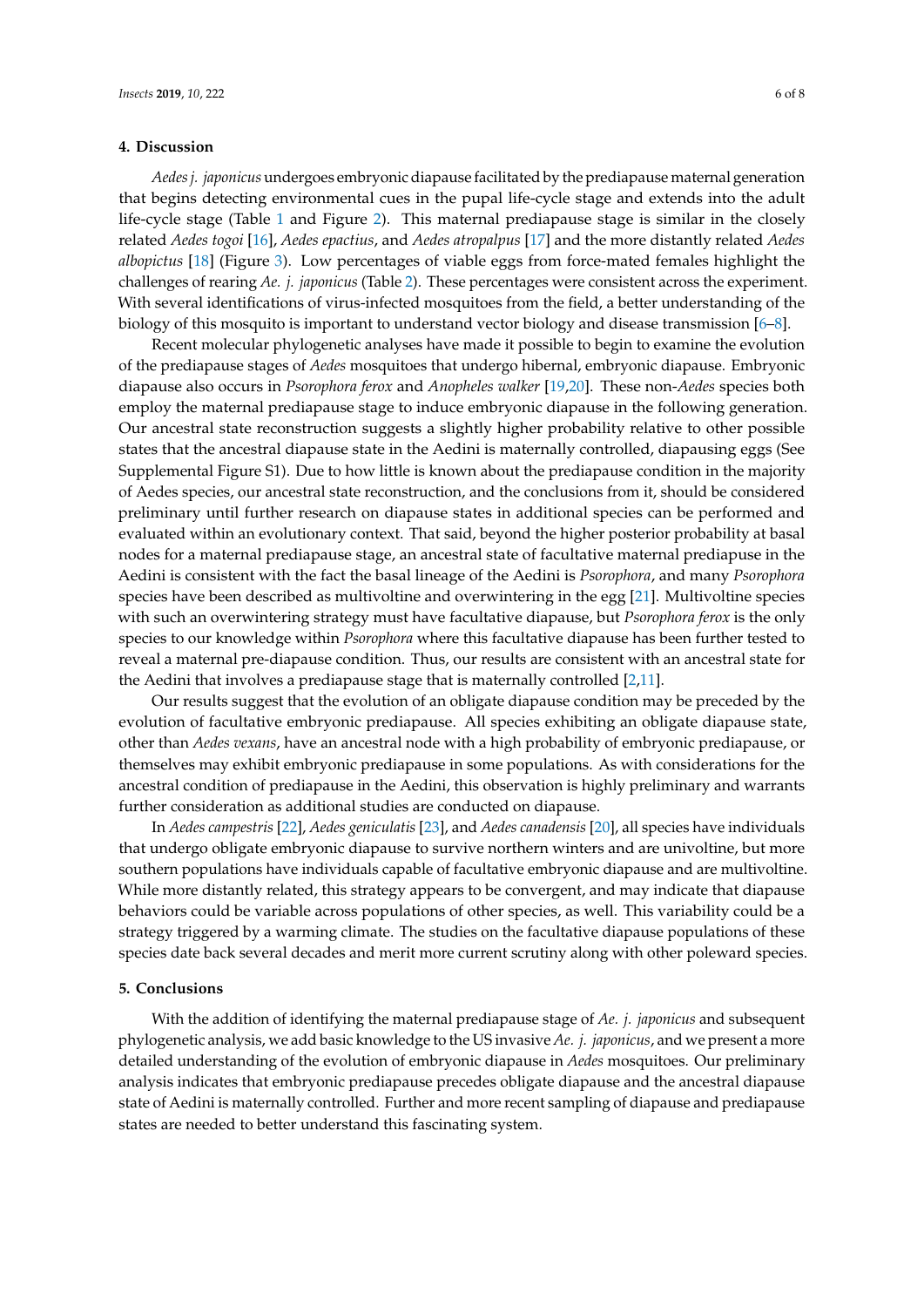**Supplementary Materials:** The following are available online at http://[www.mdpi.com](http://www.mdpi.com/2075-4450/10/8/222/s1)/2075-4450/10/8/222/s1, Table S1: Description of species, prediapause stage to induce embryonic diapause, and references; Figure S1: Posterior probabilities of nodes for Figure [3.](#page-4-0)

**Author Contributions:** Conceptualization, J.B. and S.P.; Methodology, J.B., J.S., and S.P.; Software, S.P.; Validation, J.B. and S.P.; Formal Analysis, J.B., J.S., and S.P.; Investigation, J.B. and J.S.; Resources, S.P.; Data Curation, J.B.; Writing—Original Draft Preparation, J.B.; Writing—Review and Editing, J.B., J.S., and S.P.; Visualization, J.B. and J.S.; Supervision, S.P.; Project Administration, J.B. and S.P.; Funding Acquisition, S.P.

**Funding:** J.S. was funded by National Science Foundation Division of Environmental Biology Award #1754376.

**Conflicts of Interest:** The authors declare no conflict of interest.

#### **References**

- <span id="page-6-0"></span>1. Denlinger, D.L.; Armbruster, P.A. Mosquito diapause. *Ann. Rev. Entomol.* **2014**, *59*, 73–93. [\[CrossRef\]](http://dx.doi.org/10.1146/annurev-ento-011613-162023) [\[PubMed\]](http://www.ncbi.nlm.nih.gov/pubmed/24160427)
- <span id="page-6-16"></span>2. Denlinger, D.L.; Armbruster, P.A. Molecular physiology of mosquito diapause. *Adv. Insect Phys.* **2016**, *51*, 329–361.
- <span id="page-6-1"></span>3. Diniz, D.F.A.; de Albuquerque, C.M.R.; Oliva, L.O.; de Melo-Santos, M.A.V.; Ayres, C.F.J. Diapause and quiescence: Dormancy mechanisms that contribute to the geographical expansion of mosquitoes and their evolutionary success. *Parasite Vectors* **2017**, *10*, 310. [\[CrossRef\]](http://dx.doi.org/10.1186/s13071-017-2235-0) [\[PubMed\]](http://www.ncbi.nlm.nih.gov/pubmed/28651558)
- <span id="page-6-2"></span>4. Kaufman, M.G.; Fonseca, D.M. Invasion biology of *Aedes japonicus japonicus* (Diptera: Culicidae). *Ann. Rev. Entomol.* **2014**, *59*, 31–49. [\[CrossRef\]](http://dx.doi.org/10.1146/annurev-ento-011613-162012) [\[PubMed\]](http://www.ncbi.nlm.nih.gov/pubmed/24397520)
- <span id="page-6-3"></span>5. Andreadis, T.; Anderson, J.; Munstermann, L.; Wolfe, R.; Florin, D. Discovery, distribution and abundance of the newly introduced mosquito *Ochlerotatus japonicus* (Diptera: Culicidae) in Connecticut, USA. *J. Med. Entomol.* **2001**, *38*, 774–779. [\[CrossRef\]](http://dx.doi.org/10.1603/0022-2585-38.6.774) [\[PubMed\]](http://www.ncbi.nlm.nih.gov/pubmed/11761373)
- <span id="page-6-4"></span>6. Westby, K.M.; Fritzen, C.; Paulson, D.; Poindexter, S.; Moncayo, A.C. La Crosse Encephalitis virus infection in field-collected *Aedes albopictus*, *Aedes japonicus*, and *Aedes triseriatus* in Tennessee. *J. Am. Mosq. Control Assoc.* **2015**, *31*, 233–242. [\[CrossRef\]](http://dx.doi.org/10.2987/moco-31-03-233-241.1)
- 7. Harris, M.C.; Dotseth, E.J.; Jackson, B.T.; Zink, S.D.; Marek, P.E.; Kramer, L.D.; Paulson, S.L.; Hawley, D.M. La Crosse virus in *Aedes japonicus japonicus* mosquitoes in the Appalachian Region, United States. *Emerg. Infect. Dis.* **2015**, *21*, 646. [\[CrossRef\]](http://dx.doi.org/10.3201/eid2104.140734)
- <span id="page-6-5"></span>8. Yang, F.; Chan, K.; Marek, P.E.; Armstrong, P.M.; Liu, P.; Bova, J.E.; Bernick, J.N.; McMillan, B.E.; Weidlich, B.G.; Paulson, S.L. Cache Valley Virus in *Aedes japonicus japonicus* Mosquitoes, Appalachian Region, United States. *Emerg. Infect. Dis.* **2018**, *24*, 553. [\[CrossRef\]](http://dx.doi.org/10.3201/eid2403.161275)
- <span id="page-6-6"></span>9. Kappus, K.D.; Venard, C.E. The effects of photoperiod and temperature on the induction of diapause in *Aedes triseriatus* Say. *J. Insect Physiol.* **1967**, *13*, 1007–1019. [\[CrossRef\]](http://dx.doi.org/10.1016/0022-1910(67)90103-5)
- <span id="page-6-7"></span>10. Gerberg, E.J.; Barnard, D.; Ward, R. *Manual for Mosquito Rearing and Experimental Techniques*; American Mosquito Control Association, Inc.: Lake Charles, LA, USA, 1994; p. 98.
- <span id="page-6-8"></span>11. Soghigian, J.; Andreadis, T.G.; Livdahl, T.P. From ground pools to treeholes: Convergent evolution of habitat and phenotype in *Aedes* mosquitoes. *BMC Evol. Biol.* **2017**, *17*, 262. [\[CrossRef\]](http://dx.doi.org/10.1186/s12862-017-1092-y)
- <span id="page-6-9"></span>12. Paradis, E.; Claude, J.; Strimmer, K. APE: Analyses of Phyl/Bioinformatics/btg 412. *Bioinformatics* **2004**, *20*, 289–290. [\[CrossRef\]](http://dx.doi.org/10.1093/bioinformatics/btg412) [\[PubMed\]](http://www.ncbi.nlm.nih.gov/pubmed/14734327)
- <span id="page-6-10"></span>13. Pagel, M. Inferring the historical patterns of biological evolution. *Nature* **1999**, *401*, 877–884. [\[CrossRef\]](http://dx.doi.org/10.1038/44766) [\[PubMed\]](http://www.ncbi.nlm.nih.gov/pubmed/10553904)
- <span id="page-6-11"></span>14. Harmon, L.J.; Weir, J.T.; Brock, C.D.; Glor, R.E.; Challenger, W. GEIGER: Investigating evolutionary radiations. *Bioinformatics* **2008**, *24*, 129–131. [\[CrossRef\]](http://dx.doi.org/10.1093/bioinformatics/btm538) [\[PubMed\]](http://www.ncbi.nlm.nih.gov/pubmed/18006550)
- <span id="page-6-12"></span>15. Revell, L.J. phytools: An R package for phylogenetic comparative biology ogenetics and Evolution in R language. *Methods Ecol. Evol.* **2012**, *3*, 217–223. [\[CrossRef\]](http://dx.doi.org/10.1111/j.2041-210X.2011.00169.x)
- <span id="page-6-13"></span>16. Galka, B.E.; Brust, R.A. The effect of temperature and photoperiod on the induction of larval diapause in the mosquito *Aedes togoi* (Theobald) (Diptera: Culicidae). *Can. J. Zool.* **1987**, *65*, 2262–2265. [\[CrossRef\]](http://dx.doi.org/10.1139/z87-341)
- <span id="page-6-14"></span>17. Anderson, J. Influence of photoperiod and temperature on the induction of diapause in *Aedes atropalpus* (Diptera, Culicidae). *Entomol. Exp. Appl.* **1968**, *11*, 321–330. [\[CrossRef\]](http://dx.doi.org/10.1111/j.1570-7458.1968.tb02061.x)
- <span id="page-6-15"></span>18. Mori, A.; Oda, T.; Wada, Y. Studies on the egg diapause and overwintering of *Aedes albopictus* in Nagasaki. *J. Trop. Med.* **1981**, *23*, 79–90.